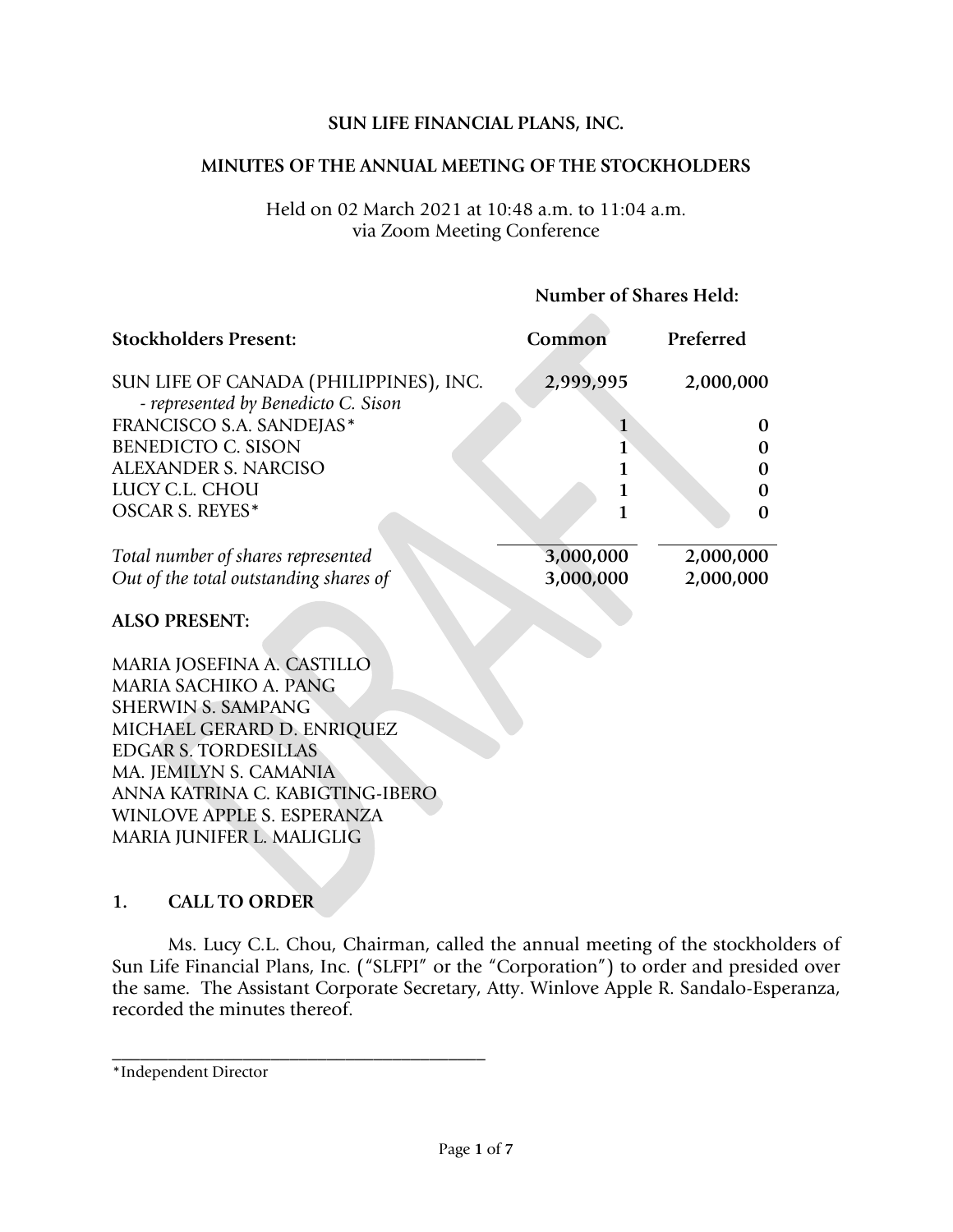### **2. CERTIFICATION OF NOTICE AND QUORUM**

Atty. Anna Katrina C. Kabigting-Ibero, Corporate Secretary, certified that all the stockholders were duly notified of the meeting and have received the pertinent materials/reports.

The Corporate Secretary thereafter certified the existence of a quorum, there being present and represented by proxy at least two-thirds (2/3) of the issued and outstanding capital stock of the Corporation.

## **3. MINUTES OF THE PREVIOUS MEETING**

Upon motion duly made and seconded, with no objections, dissenting, or abstaining votes having been recorded, the minutes of the meeting held on 03 March 2020 were unanimously approved.

| <b>Tabulation of Votes</b>                                                      |              |         |                |                |  |
|---------------------------------------------------------------------------------|--------------|---------|----------------|----------------|--|
| Shareholder                                                                     | Ownership    | Approve | <b>Dissent</b> | Abstain        |  |
| <b>SUN</b><br>OF<br><b>CANADA</b><br><b>LIFE</b>                                | 4,999,995    | Y       | $\overline{N}$ | $\overline{N}$ |  |
| INC.<br>(PHILIPPINES),<br>(represented by its proxy,                            |              |         |                |                |  |
| Benedicto C. Sison)                                                             |              |         |                |                |  |
| Lucy C.L. Chou                                                                  | 1            | Y       | $\overline{N}$ | $\mathsf{N}$   |  |
| Francisco S.A. Sandejas                                                         | 1            | Y       | $\overline{N}$ | $\mathsf{N}$   |  |
| Alexander S. Narciso                                                            | $\mathbf{1}$ | Y       | $\overline{N}$ | $\overline{N}$ |  |
| Benedicto C. Sison                                                              | 1            | Y       | $\overline{N}$ | $\overline{N}$ |  |
| Oscar S. Reyes                                                                  | $\mathbf{1}$ | Y       | $\overline{N}$ | $\overline{N}$ |  |
| Total Approving: $5,000,000/5,000,000$ or 100% of the outstanding capital stock |              |         |                |                |  |
| Total Dissenting: 0                                                             |              |         |                |                |  |
| Total Abstaining: 0                                                             |              |         |                |                |  |

## **4. MATTERS ARISING FROM THE MINUTES OF THE PREVIOUS MEETING**

There were no matters arising from the previous meeting and the stockholders proceeded to the next item on the agenda.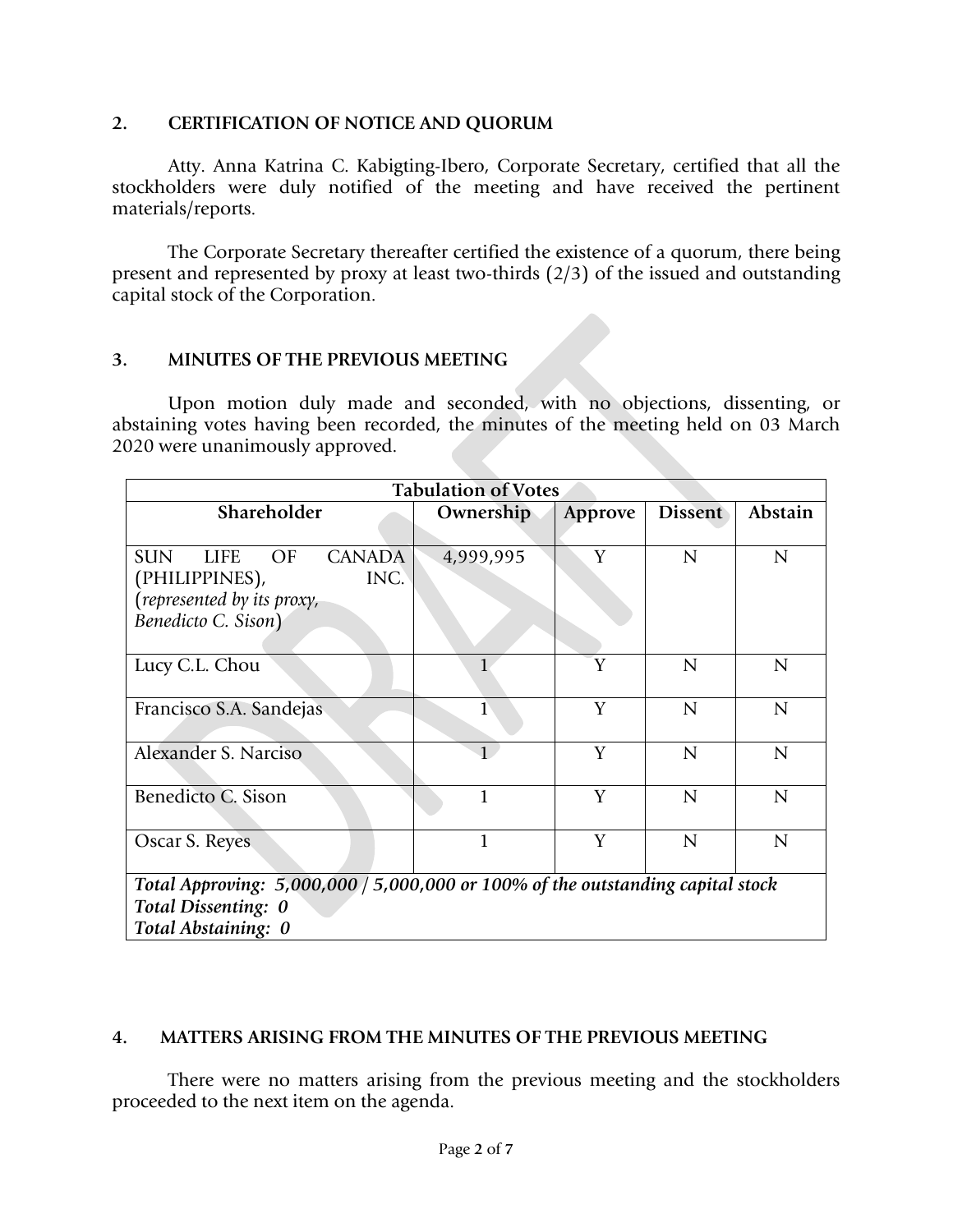## **5. CONFIRMATION AND RATIFICATION OF ALL ACTS AND PROCEEDINGS OF THE BOARD OF DIRECTORS AND CORPORATE OFFICERS**

After discussion, upon motion duly made and seconded, the stockholders unanimously approved the following resolution, with no objections, dissenting or abstaining votes having been recorded:

"**RESOLVED**, that all resolutions, acts, and proceedings of the Board of Directors and the corporate officers of Sun Life Financial Plans, Inc. from 2020 up to the present be, as they are hereby, approved, confirmed, and ratified as if each of such resolutions, acts, and proceedings had been adopted with specific and special authorization by the stockholders in a meeting duly convoked and held."

| <b>Tabulation of Votes</b>                                                      |              |         |                |                |  |  |
|---------------------------------------------------------------------------------|--------------|---------|----------------|----------------|--|--|
| Shareholder                                                                     | Ownership    | Approve | <b>Dissent</b> | Abstain        |  |  |
|                                                                                 |              |         |                |                |  |  |
| <b>SUN</b><br><b>LIFE</b><br>OF<br><b>CANADA</b>                                | 4,999,995    | Y       | $\mathbf N$    | $\mathbf N$    |  |  |
| (PHILIPPINES) INC. (represented                                                 |              |         |                |                |  |  |
| by its proxy,                                                                   |              |         |                |                |  |  |
| Benedicto C. Sison)                                                             |              |         |                |                |  |  |
|                                                                                 |              |         |                |                |  |  |
| Lucy C.L. Chou                                                                  |              | Y       | $\overline{N}$ | $\mathbf N$    |  |  |
|                                                                                 |              |         |                |                |  |  |
| Francisco S.A. Sandejas                                                         |              | Y       | $\overline{N}$ | $\mathbf N$    |  |  |
|                                                                                 |              |         |                |                |  |  |
| Alexander S. Narciso                                                            | 1            | Y       | $\overline{N}$ | $\overline{N}$ |  |  |
|                                                                                 |              |         |                |                |  |  |
| Benedicto C. Sison                                                              | $\mathbf{1}$ | Y       | $\overline{N}$ | $\mathbf N$    |  |  |
|                                                                                 |              |         |                |                |  |  |
| Oscar S. Reyes                                                                  |              | Y       | $\mathbf N$    | $\mathbf N$    |  |  |
|                                                                                 |              |         |                |                |  |  |
| Total Approving: $5,000,000/5,000,000$ or 100% of the outstanding capital stock |              |         |                |                |  |  |

*Total Approving: 5,000,000 / 5,000,000 or 100% of the outstanding capital stock Total Dissenting: 0 Total Abstaining: 0*

### **6. ANNUAL REPORT ON OPERATIONS**

Mr. Alexander S. Narciso, President, presented the Business Highlights as of December 2020.

Mr. Narciso discussed the Pre-Need Sales, Applications Settled and Pre-Need Manpower Count.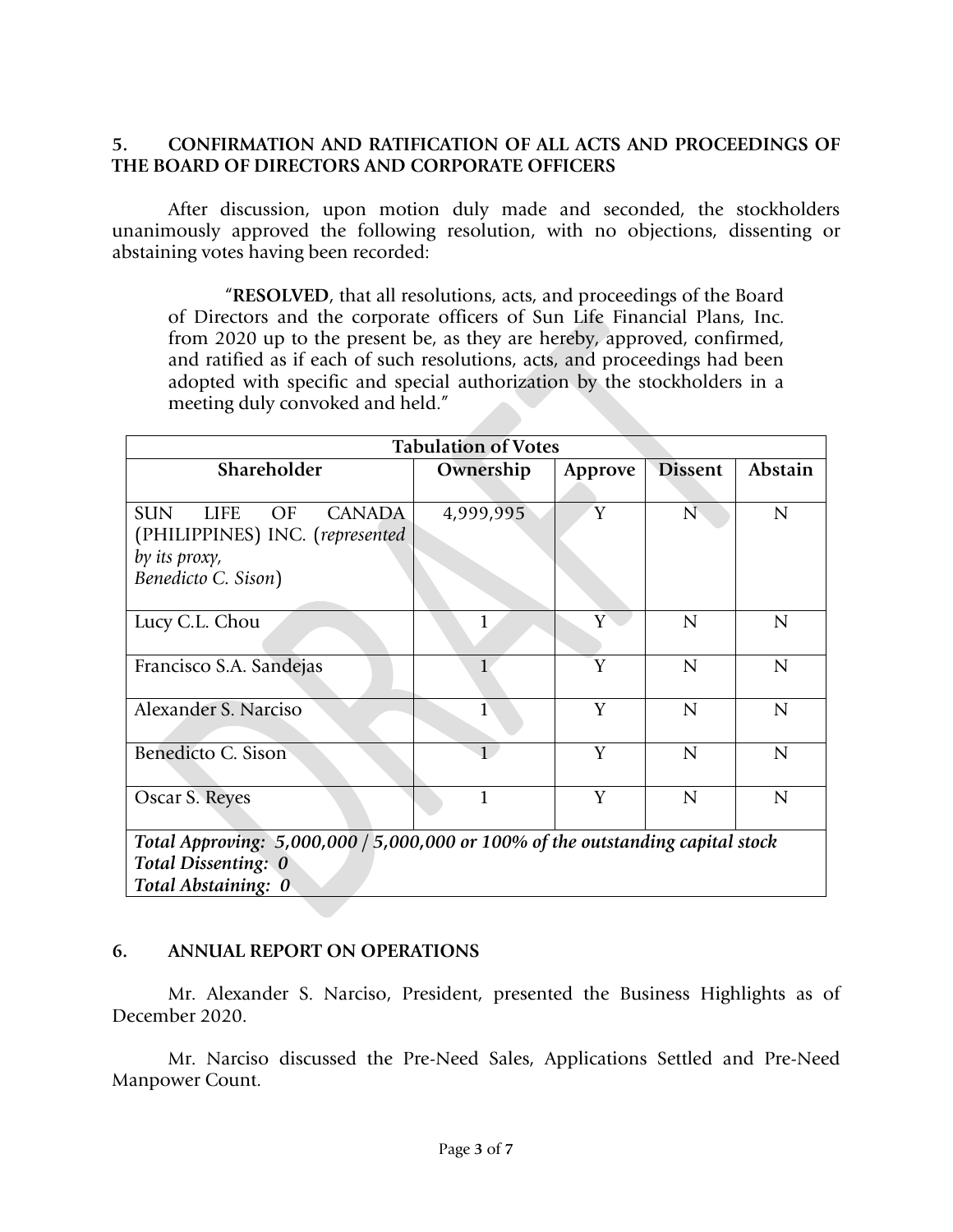| <b>Pre-Need Sales</b>   |                          |      |                          |                             |
|-------------------------|--------------------------|------|--------------------------|-----------------------------|
| (in PHP million)        | <b>Full Year</b><br>2020 | Plan | <b>Full Year</b><br>2019 | Var to<br><b>Prior Year</b> |
| <b>Annualized Sales</b> |                          |      |                          |                             |
| Education               |                          |      |                          |                             |
| Pension                 |                          |      |                          |                             |
| Group Pension           | 5.2                      |      | 7.2                      | (27.6%)                     |
| <b>TOTAL</b>            | 5.2                      |      | 7.2                      | (27.6%)                     |
| Sales by Channel        |                          |      |                          |                             |
| Agency                  | 5.2                      |      | 7.2                      | (27.6%)                     |
| Pure Pre-Need Agents    |                          |      |                          |                             |
| Others                  |                          |      |                          |                             |
| <b>TOTAL</b>            | 5.2                      |      | 7.2                      | (27.6%)                     |

# **Applications Settled**

|                                                                     | <b>Full Year   Full Year</b><br>2020 | 2019 |
|---------------------------------------------------------------------|--------------------------------------|------|
| Number of Applications Settled                                      | 168                                  | 339  |
| Gross Contract Price of New Business Settled<br>(in PHP millions)   | 52.9                                 | 68.1 |
| Annualized Installment of New Business Settled<br>(in PHP millions) | 5.2                                  | 721  |

# **Pre-Need Manpower Count**

|                                                                                                |     | <b>Manpower Count</b> | <b>Share in Annualized Sales</b> |                   |  |
|------------------------------------------------------------------------------------------------|-----|-----------------------|----------------------------------|-------------------|--|
|                                                                                                |     | Dec 2020 Dec 2019     | <b>Actual</b>                    | <b>Prior Year</b> |  |
| Pure Pre-Need Agents                                                                           |     |                       |                                  |                   |  |
| Pre-Need Agents with <br>Life-only; or Life & MF; or<br>MF-only License<br>(including brokers) | 468 | 520                   | 100%                             | 100%              |  |
| Total                                                                                          | 468 | 520                   | 100%                             | 100%              |  |

Mr. Oscar S. Reyes, Independent Director, inquired if the monetary value of these pre-need plans can be determined, and if such plans can be transferred. Mr. Narciso confirmed that the monetary value of each plan is determinable. Ms. Maria Sachiko A. Pang, Chief Actuary, responded that these pre-need plans are transferrable. Mr. Reyes requested from Sherwin S. Sampang, Treasurer, to provide the pre-termination value of the Pre-Need plans. Mr. Sampang acceded to provide the requested information.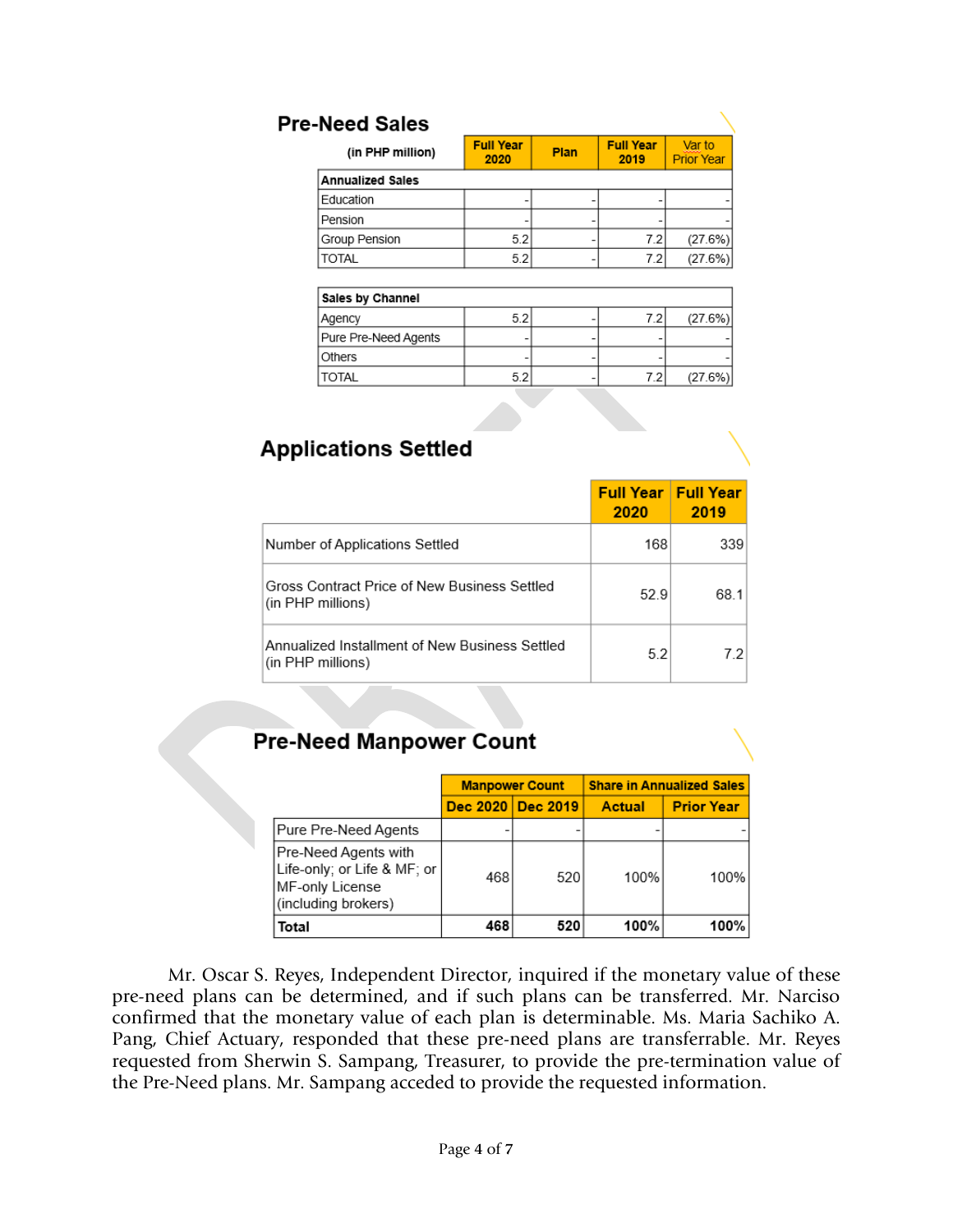The stockholders thanked Mr. Narciso and proceeded with the next item on the Agenda.

## **7. ELECTION OF DIRECTORS FOR 2021-2022**

Upon motion duly made and seconded, the stockholders unanimously approved the following resolution, with no objections, dissenting or abstaining vote having been recorded:

"**RESOLVED**, that the following be, as they are hereby, elected as the directors of Sun Life Financial Plans, Inc. for the year 2021-2022 and until their successors shall have been duly elected and qualified:

"Chia-Ling Chou a.k.a Lucy Chou Benedicto C. Sison Alexander S. Narciso Oscar S. Reyes (independent) Francisco S.A. Sandejas (independent)."

| <b>Tabulation of Votes</b>                                                                                                      |           |         |                |                |  |  |
|---------------------------------------------------------------------------------------------------------------------------------|-----------|---------|----------------|----------------|--|--|
| Shareholder                                                                                                                     | Ownership | Approve | <b>Dissent</b> | Abstain        |  |  |
| SU<br><b>SUN</b><br>LIFE OF<br><b>CANADA</b><br>(PHILIPPINES) INC. (represented<br>by its proxy,<br>Benedicto C. Sison)         | 4,999,995 | Y       | $\mathbf N$    | $\mathbf N$    |  |  |
| Lucy C.L. Chou                                                                                                                  |           | Y       | $\overline{N}$ | $\overline{N}$ |  |  |
| Francisco S.A. Sandejas                                                                                                         |           | Y       | $\mathbf N$    | ${\bf N}$      |  |  |
| Alexander S. Narciso                                                                                                            | 1         | Y       | $\mathbf N$    | $\mathbf N$    |  |  |
| Benedicto C. Sison                                                                                                              | 1         | Y       | $\mathsf{N}$   | $\mathsf{N}$   |  |  |
| Oscar S. Reyes                                                                                                                  | 1         | Y       | $\mathsf{N}$   | $\mathsf{N}$   |  |  |
| Total Approving: $5,000,000 / 5,000,000$ or 100% of the outstanding capital stock<br>Total Dissenting: 0<br>Total Abstaining: 0 |           |         |                |                |  |  |

## **8. APPOINTMENT OF EXTERNAL AUDITOR**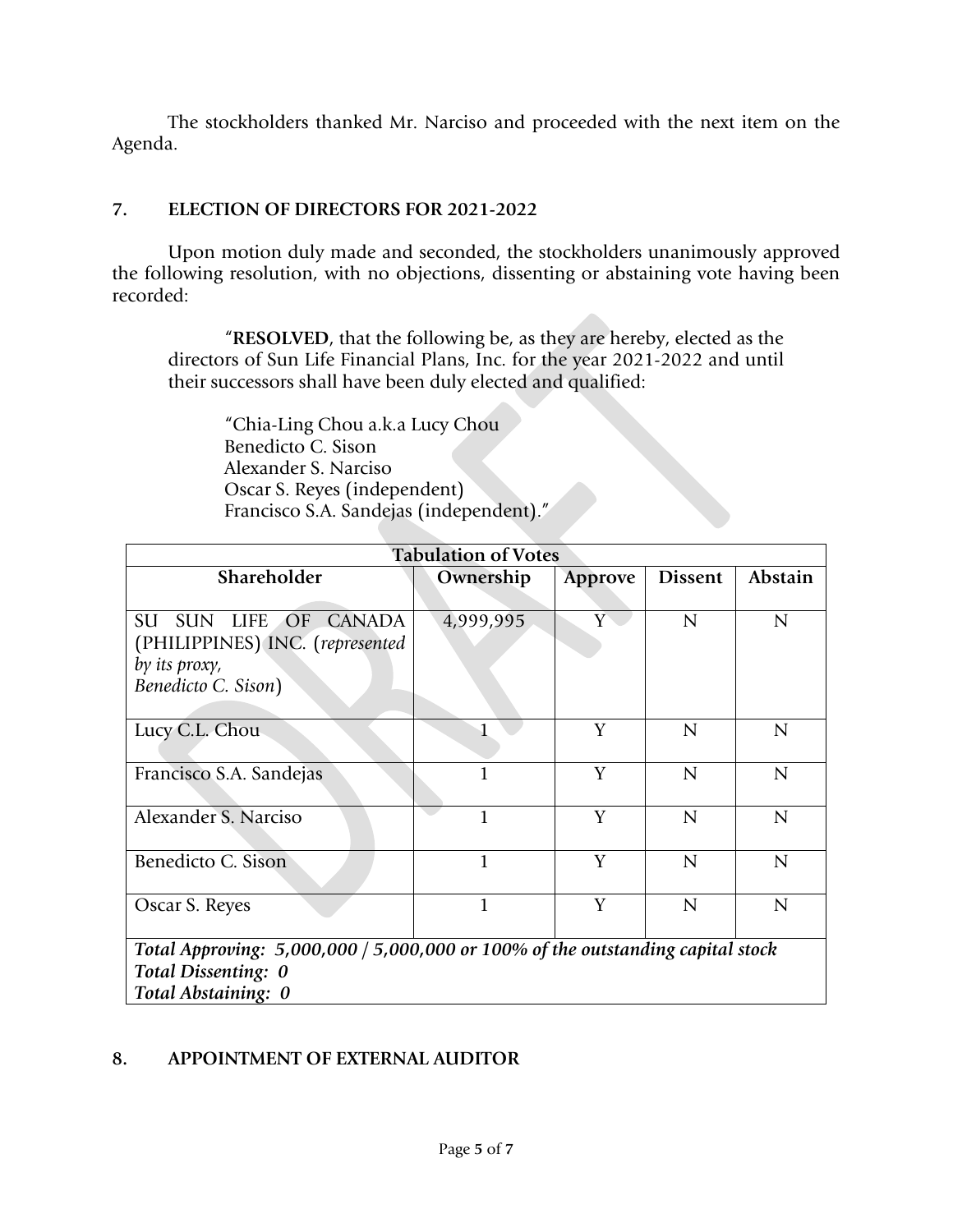After discussion, and upon motion made and duly seconded, the stockholders unanimously approved the following resolution, with no objections dissenting or abstaining vote recorded:

"**RESOLVED**, that the firm Navarro Amper & Co./ Deloitte Touche Tohmatsu be appointed as the external auditor of Sun Life Financial Plans, Inc. (the "Corporation") for the audit year 2021.

"**RESOLVED FURTHER**, that any two (2) of the following officers, acting jointly, namely, the President and Treasurer, be appointed as the Corporation's representatives to execute and sign, on behalf of the Corporation, such deeds and instruments as may be necessary to implement the foregoing."

| <b>Tabulation of Votes</b>                                                                                                      |              |         |                |             |  |  |
|---------------------------------------------------------------------------------------------------------------------------------|--------------|---------|----------------|-------------|--|--|
| Shareholder                                                                                                                     | Ownership    | Approve | <b>Dissent</b> | Abstain     |  |  |
| <b>SUN</b><br><b>LIFE</b><br>OF<br><b>CANADA</b><br>(PHILIPPINES) INC. (represented<br>by its proxy,                            | 4,999,995    | Y       | $\overline{N}$ | $\mathbf N$ |  |  |
| Benedicto C. Sison)                                                                                                             |              |         |                |             |  |  |
| Lucy C.L. Chou                                                                                                                  | 1            | Y       | $\overline{N}$ | $\mathbf N$ |  |  |
| Francisco S.A. Sandejas                                                                                                         | $\mathbf{1}$ | Y       | $\mathbf N$    | ${\bf N}$   |  |  |
| Alexander S. Narciso                                                                                                            |              | Y       | $\overline{N}$ | N           |  |  |
| Benedicto C. Sison                                                                                                              |              | Y       | $\mathbf N$    | $\mathbf N$ |  |  |
| Oscar S. Reyes                                                                                                                  |              | Y       | $\overline{N}$ | $\mathbf N$ |  |  |
| Total Approving: $5,000,000 / 5,000,000$ or 100% of the outstanding capital stock<br>Total Dissenting: 0<br>Total Abstaining: 0 |              |         |                |             |  |  |

## **9. OTHER MATTERS and ADJOURNMENT**

There being no other matter to discuss, the meeting was adjourned at 11:04 a.m.